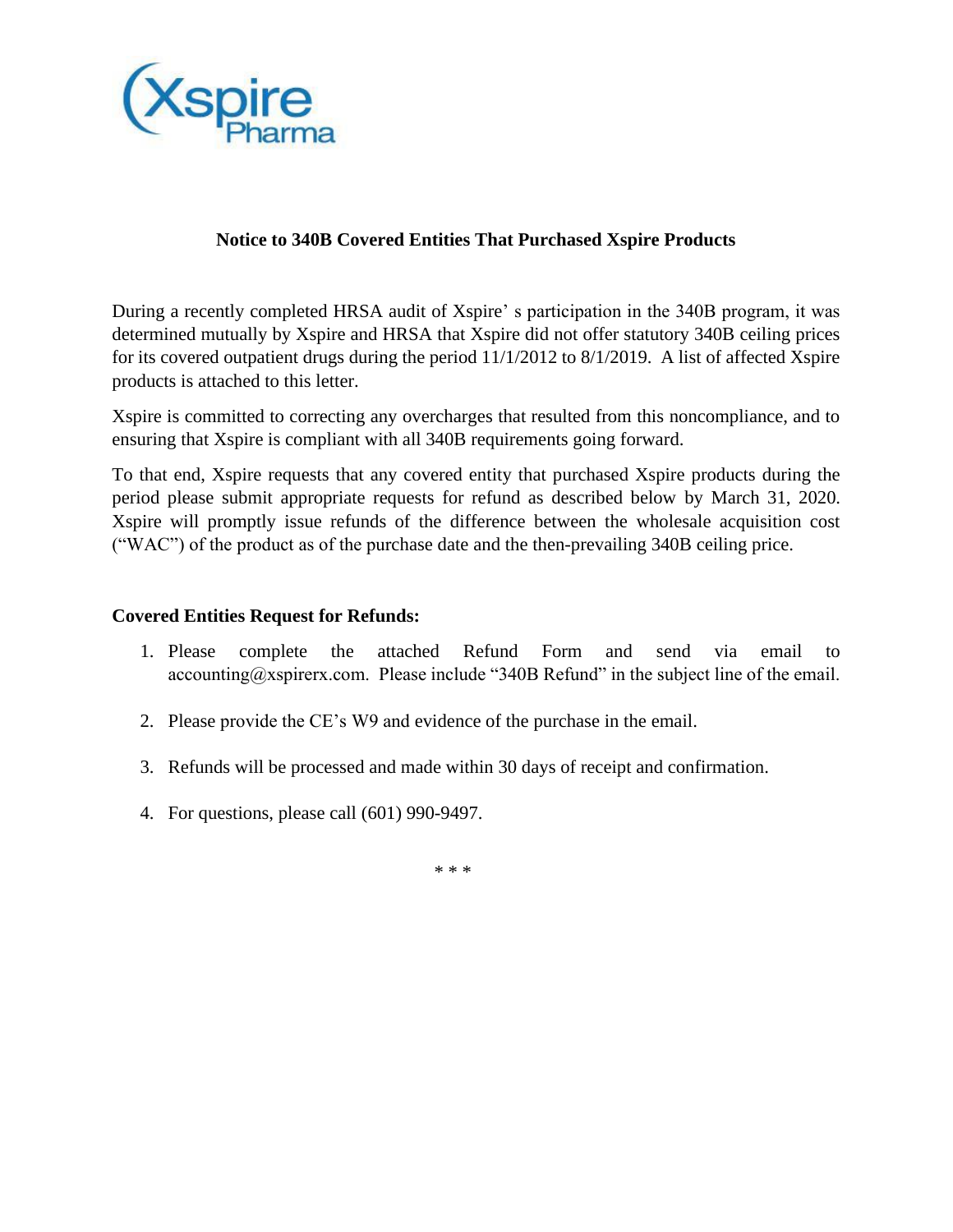

## **XSPIRE PHARMA PRODUCTS**

| <b>NDC</b>    | <b>Drug Name</b>                                 | <b>Units per</b><br>package |  |
|---------------|--------------------------------------------------|-----------------------------|--|
|               |                                                  |                             |  |
| 42195-0100-90 | Fenoprofen Calcium                               | 90                          |  |
| 42195-0121-06 | TaperDex 6-Day                                   | 21                          |  |
| 42195-0127-07 | TaperDex 7-Day                                   | 27                          |  |
| 42195-0149-12 | TaperDex 12-Day                                  | 49                          |  |
| 42195-0150-21 | ZoDex                                            | 21                          |  |
| 42195-0150-49 | ZoDex 12 Day                                     | 49                          |  |
| 42195-0210-10 | Phenylephrine Hydrochloride<br>Pyrilaminemaleate | 100                         |  |
| 42195-0308-09 | Nalfon                                           | 90                          |  |
| 42195-0471-01 | Fenoprofen Calcium                               | 100                         |  |
| 42195-0550-14 | Ciprofloxacin Otic Solution                      | 14                          |  |
| 42195-0688-10 | Nalfon                                           | 100                         |  |
| 42195-0840-10 | Acetaminophen Caffeine                           | 100                         |  |
|               | Dihydrocodeine Bitartrate                        |                             |  |
| 42195-0955-10 | Butalbital, Caffeine, Acetaminophen              | 100                         |  |